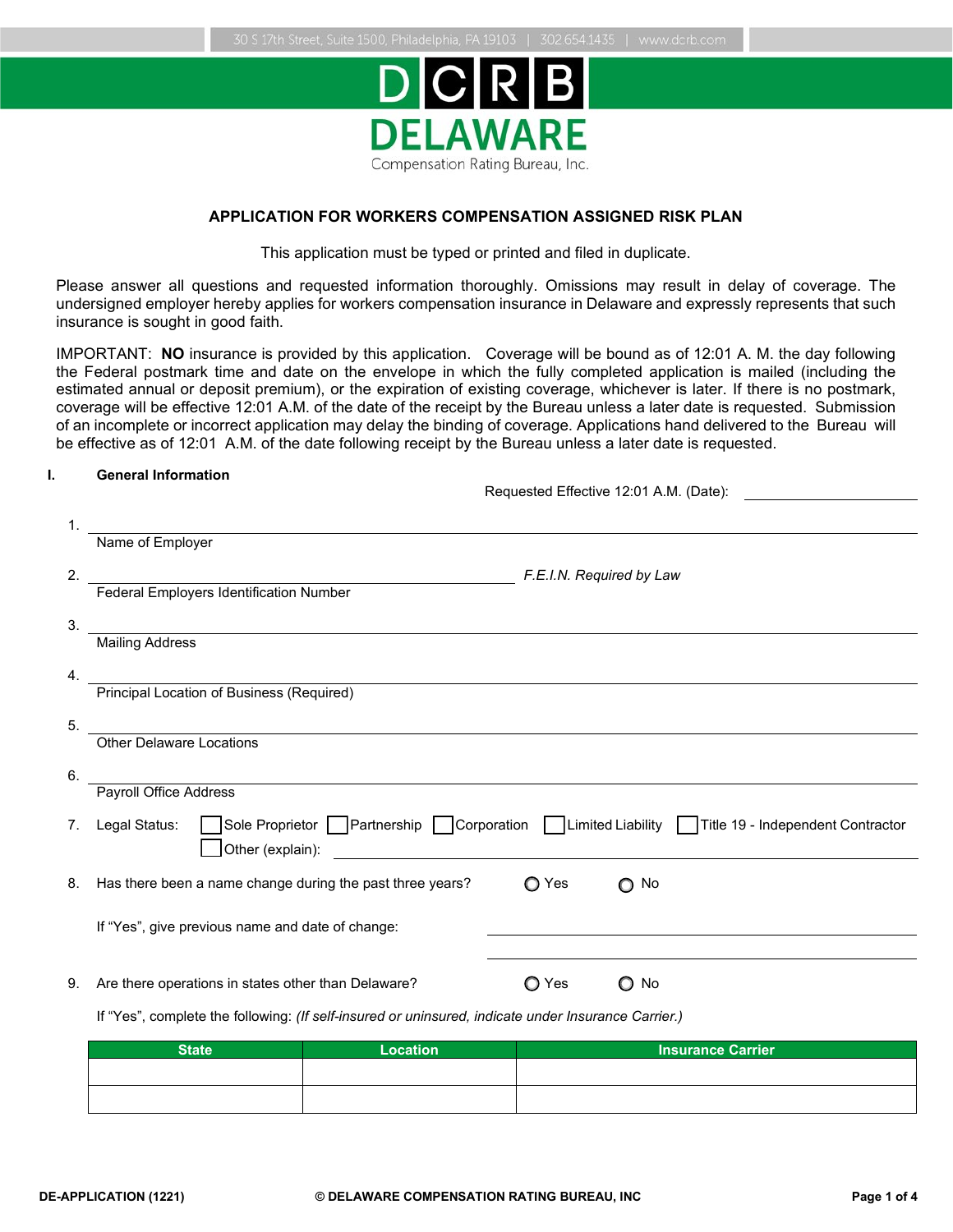



### **II. Insurance Record**

| 1. Has there been previous workers compensation insurance coverage in Delaware? |  |  |
|---------------------------------------------------------------------------------|--|--|
|                                                                                 |  |  |

If "No", complete: New Business Self-Insured Other (explain):

If "Yes", complete Insurance Record - Three Previous Years:

| <b>State</b> |                          |                      |             | <b>Policy Period</b> | <b>Premiums</b> |  |
|--------------|--------------------------|----------------------|-------------|----------------------|-----------------|--|
|              | <b>Insurance Company</b> | <b>Policy Number</b> | <b>From</b> | To                   |                 |  |
|              |                          |                      |             |                      |                 |  |
|              |                          |                      |             |                      |                 |  |
|              |                          |                      |             |                      |                 |  |

2. Total **audited** payroll for each of the above policy periods:

|             | <b>Policy Period</b> |                |
|-------------|----------------------|----------------|
| <b>From</b> | Гο                   | <b>Payroll</b> |
|             |                      |                |
|             |                      |                |
|             |                      |                |

3. Do you owe any broker, agent, insurance company or state workers insurance fund unpaid premiums for workers compensation coverage? coverage? Yes No

If "Yes", coverage may be denied or canceled. Explain:

4. Is applicant a parent, affiliate, or subsidiary or under common ownership or management with any other entity subject to state workers compensation laws or other applicable federal law?  $\Box$  Yes  $\Box$  No

If "Yes", must **attach** information identifying the entities involved and the workers compensation insurance or self-insurance status.

#### **III. Two Insurance Companies Who Have Refused Insurance**

List below name of representative and phone numbers of two companies who have refused coverage in the past sixty days. The representative named must be a full-time employee of the insurance company. Current carrier must be one of the carriers declining coverage. The DCRB may require verification of carrier's declination.

| <b>Insurance Company</b> | Name of Representative | <b>Phone Number</b> |
|--------------------------|------------------------|---------------------|
| Current Carrier:         |                        |                     |
|                          |                        |                     |
|                          |                        |                     |

## **IV. Corporate Officer(s)**

List below the name (s), title, duties and approximate annual salary of all officers or Limited Liability Company members. Officer or member salaries are subject to a minimum/maximum respectively. Note: Officers electing exclusion **must** complete and **attach** Agreement by Executive Officer(s) / LLC form.

| <b>Name</b> | <b>Title</b> | <b>Duties</b> | <b>Approx. Annual Salary</b> | <b>Excluded? Y/N</b> |
|-------------|--------------|---------------|------------------------------|----------------------|
|             |              |               |                              |                      |
|             |              |               |                              |                      |
|             |              |               |                              |                      |
|             |              |               |                              |                      |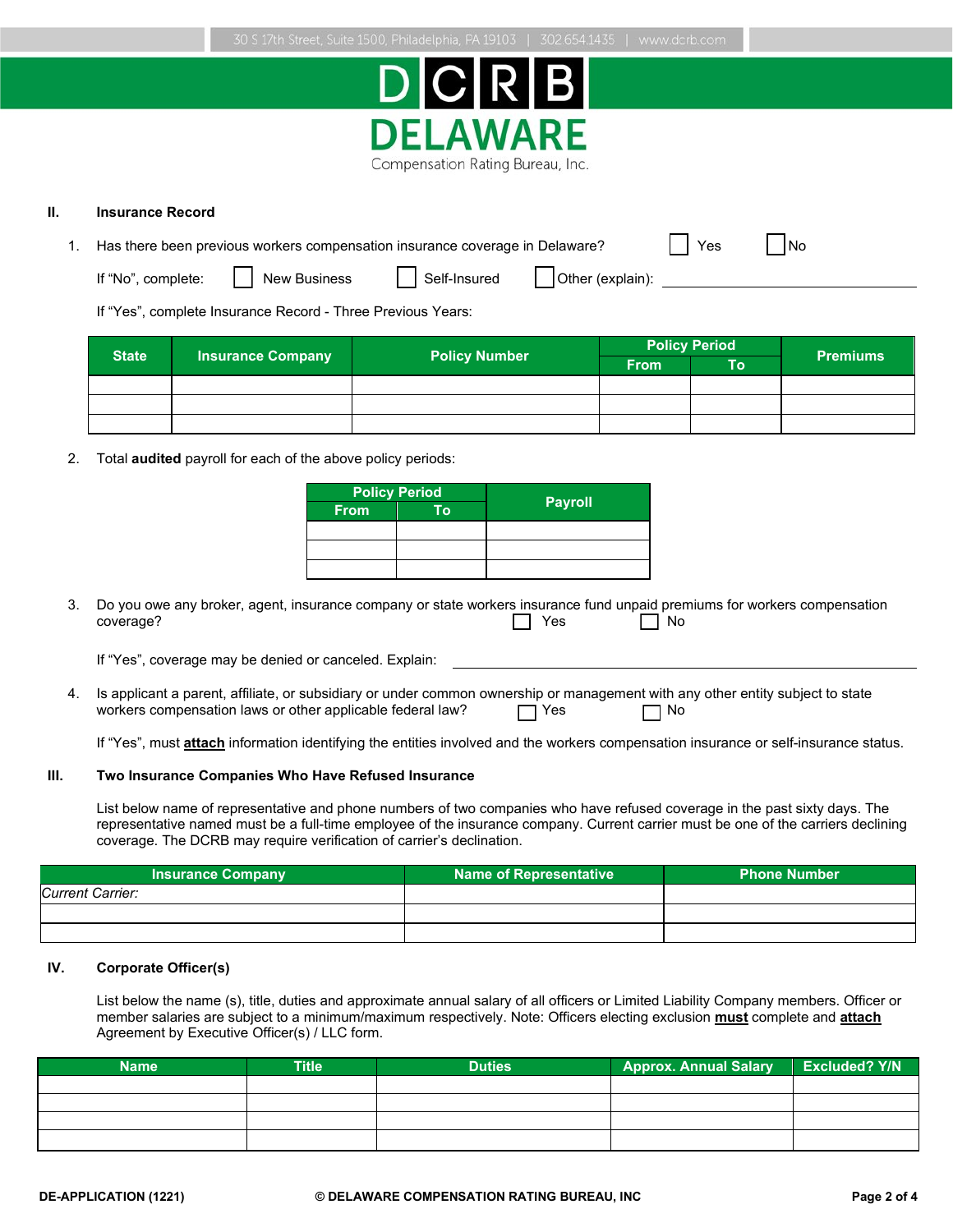

**V. Delaware Law provides that sole proprietors or partners are not included under the Act but may elect coverage. Title 19 of the Delaware Code requires independent contractors and subcontractors to be covered. Complete: Sole Proprietors, Partners, Officers and other Coverage Endorsement (WC 00 03 10) – if applicable.**

| <b>Name</b> | <b>Title</b> | <b>Duties</b> | <b>Approx. Annual Salary</b> | Included? Y/N |
|-------------|--------------|---------------|------------------------------|---------------|
|             |              |               |                              |               |
|             |              |               |                              |               |
|             |              |               |                              |               |
|             |              |               |                              |               |

### **VI. Nature of Business, Location, Classifications and Payroll in Delaware**

| IManufacturing | Mercantile | ontractor | Service | orry |  |
|----------------|------------|-----------|---------|------|--|
|                |            |           |         |      |  |

Accidents (9741) \*

Explain nature of business / completely describe all operations at this or any other location. Give description of products and list of raw materials (Do not use manual phraseology for description).

Calculation of Estimated Annual Premium:

| <b>Manual Classification of:</b>                  |                      |                     |                                                                            | <b>Total Payroll Basis</b> |                               |         |
|---------------------------------------------------|----------------------|---------------------|----------------------------------------------------------------------------|----------------------------|-------------------------------|---------|
| <b>Employees by Location</b>                      | <b>Class</b><br>Code | No. of<br>Employees | <b>Total Payroll</b>                                                       | USL&H?<br>Y/N              | Rate                          | Premium |
|                                                   |                      |                     |                                                                            |                            |                               |         |
|                                                   |                      |                     |                                                                            |                            |                               |         |
|                                                   |                      |                     |                                                                            |                            |                               |         |
|                                                   |                      |                     |                                                                            |                            |                               |         |
|                                                   |                      |                     |                                                                            |                            |                               |         |
|                                                   |                      |                     |                                                                            |                            |                               |         |
| Increased Limits of Liability (if applicable)     |                      |                     |                                                                            |                            |                               |         |
| Payroll Not included above for:                   |                      |                     |                                                                            |                            |                               |         |
| Executive Officer(s)                              |                      |                     |                                                                            |                            |                               |         |
| Sole Proprietor or Partner(s)                     |                      |                     |                                                                            |                            |                               |         |
| Limited Liability Company Member(s)               |                      |                     |                                                                            |                            |                               |         |
|                                                   |                      |                     |                                                                            |                            | <b>Total Premium</b>          |         |
|                                                   |                      |                     | Experience Modification (Code 9898)                                        |                            |                               |         |
|                                                   |                      |                     |                                                                            |                            | <b>Standard Premium</b>       |         |
|                                                   |                      |                     | Merit Rating Adjustment (Code 988)                                         |                            |                               |         |
|                                                   |                      |                     | Workplace Safety Credit (Code 9880)                                        |                            |                               |         |
|                                                   |                      |                     | Construction Prem. Credit (Code 9046)                                      |                            |                               |         |
|                                                   |                      |                     | Surcharge (DIP) (Code 0277)                                                |                            |                               |         |
|                                                   |                      |                     |                                                                            |                            | Deductible Credit (Code 9663) |         |
|                                                   |                      |                     | Less Premium Discount (Code 0063)                                          |                            |                               |         |
| * Codes 9740 & 9741 premium charge is             |                      |                     | Plus Expense Constant (Code 0900)<br>Terrorism Risk Ins. Act (Code 9740) * |                            |                               |         |
| calculated by dividing total payroll by \$100 and |                      |                     |                                                                            |                            |                               |         |

calculated by dividing total payroll by \$100 and multiplying the result times the residual market rate for the code.

Domestic Terrorism, Earthquake, Catastrophic Industrial Total Estimated Annual Premium

Percentage of Annual Estimated Premium used to determine Deposit Premium

**(Enclose Agent's or Employer's Certified Check in this Amount)** Deposit Premium